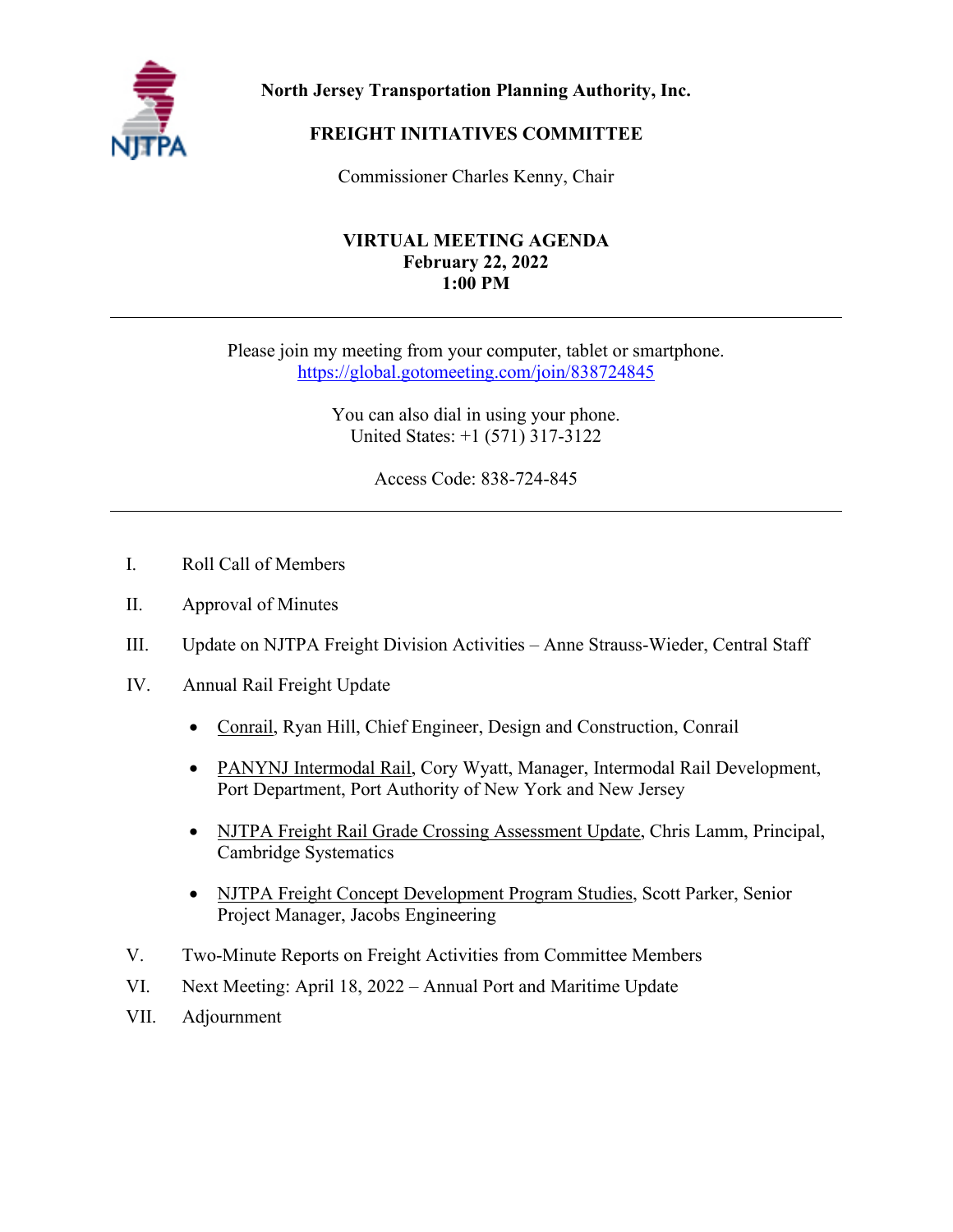

Kathryn A. DeFillippo, Chair Mary D. Ameen, Executive Director

# **FREIGHT INITIATIVES COMMITTEE**

Commissioner Charles Kenny, Chair

**Meeting Minutes December 13, 2021**

I. Roll Call of Members

Freight Initiatives Committee (FIC) Chair Commissioner Charles Kenny, Middlesex County, called the meeting to order at 1:00 p.m. There were 13 voting members of the FIC present. The Commissioner noted that the NJTPA had applied for 1.5 AICP credits and 1.5 Professional Engineering credits for the meeting.

II. Approval of Minutes

A motion to approve the minutes of the October 18, 2021 meeting was made by Union County, seconded by Somerset County, and carried unanimously.

III. Update on NJTPA Freight Division Activities

Anne Strauss-Wieder, Central Staff, said all freight modes are dealing with unprecedented volumes of cargo. The Port of New York and New Jersey is likely to break the 2020 record for containers handled by the end of the year. Ms. Strauss-Wieder also noted that there were only six vessels waiting at anchor in the Port on the date of the FIC meeting, compared to the nearly 100 waiting at the Port of Los Angeles.

Ms. Strauss-Wieder indicated that the new [Infrastructure Investment and Jobs Act](https://www.congress.gov/bill/117th-congress/house-bill/3684) (IIJA) provides an opportunity to invest in needed freight infrastructure, particularly legacy infrastructure. She noted that the bill calls for the inclusion of an assessment of truck parking facilities in state freight plans. New Jersey will be submitting its updated State Freight Plan to the Federal Highway Administration by December 2022.

Ms. Strauss-Wieder indicated that the e-commerce market share, accelerated by the pandemic restrictions on shopping in-person, remains strong, and the practice of buying online and picking up at store (BOPIS) is firmly established—including groceries, home gym equipment and furniture.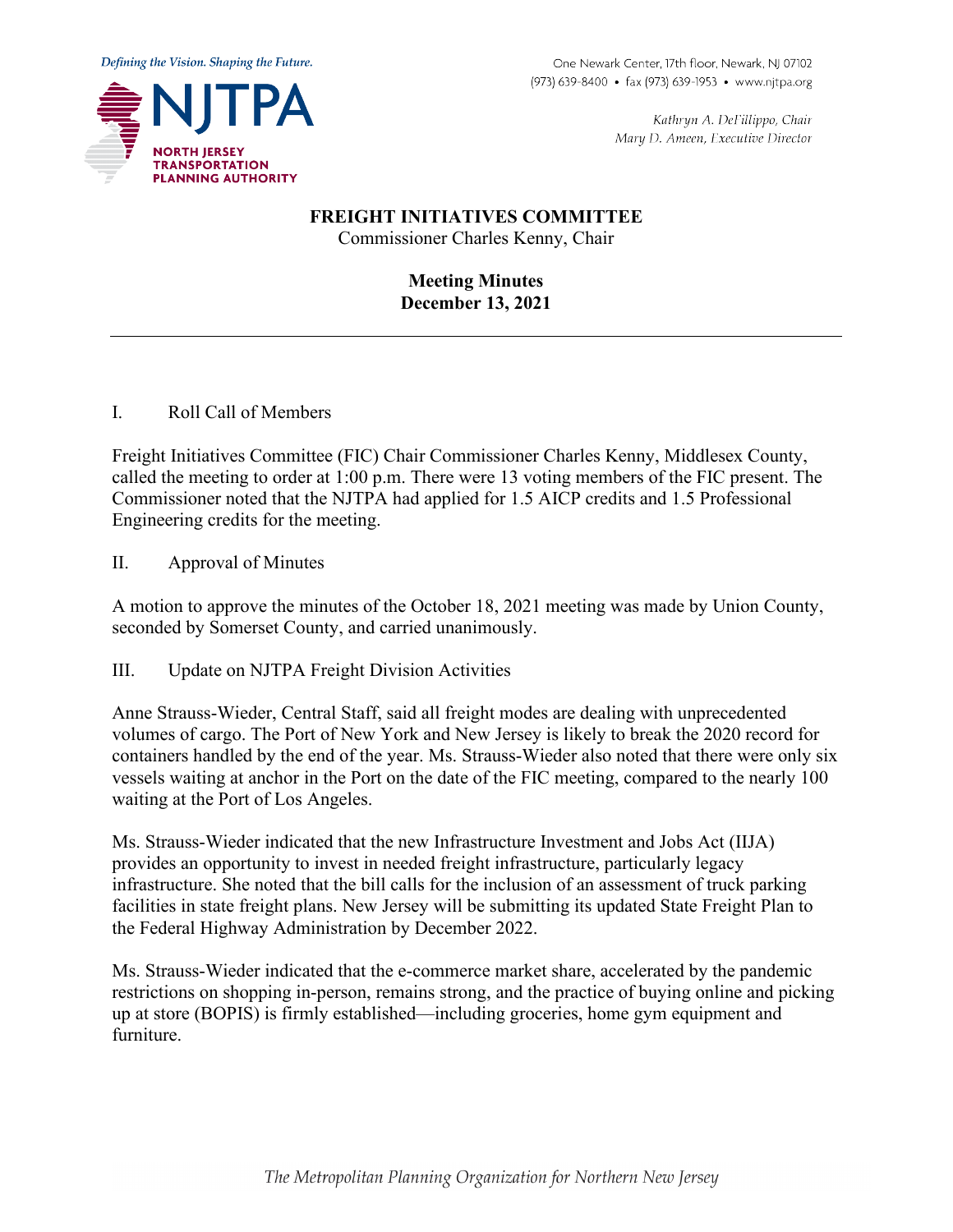Ms. Strauss-Wieder said the NJTPA Freight Concept Development Program continues with studies in Bound Brook and Roxbury. Also, staff with consultant support is beginning an updated assessment of the region's at-grade rail freight crossings.

#### IV. Presentations:

Bill Waxman, Vice Chairman of Cushman & Wakefield, said that, after rebounding from the pandemic a year ago, the market for industrial space has continued to accelerate, much of it driven by the increase in e-commerce. He said rents have reached record levels — up to \$26 per square foot in the Meadowlands and \$40 in New York City.

Jesse Harty, New Jersey/New York Market Officer, Prologis, said that, with this higher demand, vacancy rates are at two percent or less. He noted that in Central Jersey the area around Exit 8A of the New Jersey Turnpike is essentially full, so industrial developers are seeking space to the south and west and knocking down or converting office buildings and retail spaces for industrial use. Mr. Harty also noted that multi-story industrial developments are finding success in New York City's boroughs.

In terms of addressing labor shortages, Mr. Harty said his company is working with community workforce programs in Newark and elsewhere to help train residents for jobs in transportation, logistics, and distribution. The City of Newark received one of the grants from Prologis to establish the Hire Newark program that will train a minimum of 1,000 workers using a virtual platform and place a minimum of 600 people into transportation, logistics and distribution jobs in the NJTPA area. He also noted that sustainability has become a priority with a growing number of buildings incorporating rooftop solar panels and other environmental practices.

David Aschenbrand, Vice President, Cold Storage, Bridge Development, said that, even as the nation addresses infrastructure needs, the next logistics bottleneck could likely be cold storage facilities, especially around major metropolitan areas like New York-New Jersey. He said many of these facilities have up to two-week waits for space, affecting groceries, produce, prepared meals, and other items.

Jeff Milanaik, Bridge Industrial, said the accelerated industrial property market is forcing developers to look at old industrial legacy sites, many of which are brownfields that require substantial cleanup of heavy contamination, soil stabilization, and other measures. He noted that such sites are often located in depressed communities with high unemployment. Mr. Milanaik said, in these cases, the challenge is in developing credibility with the communities that the development will really occur and create jobs for local residents. He discussed the successful transformation of an extremely contaminated site in Perth Amboy into an industrial park employing hundreds of local residents.

The presentations were followed by a brief panel discussion moderated by Ms. Strauss-Wieder.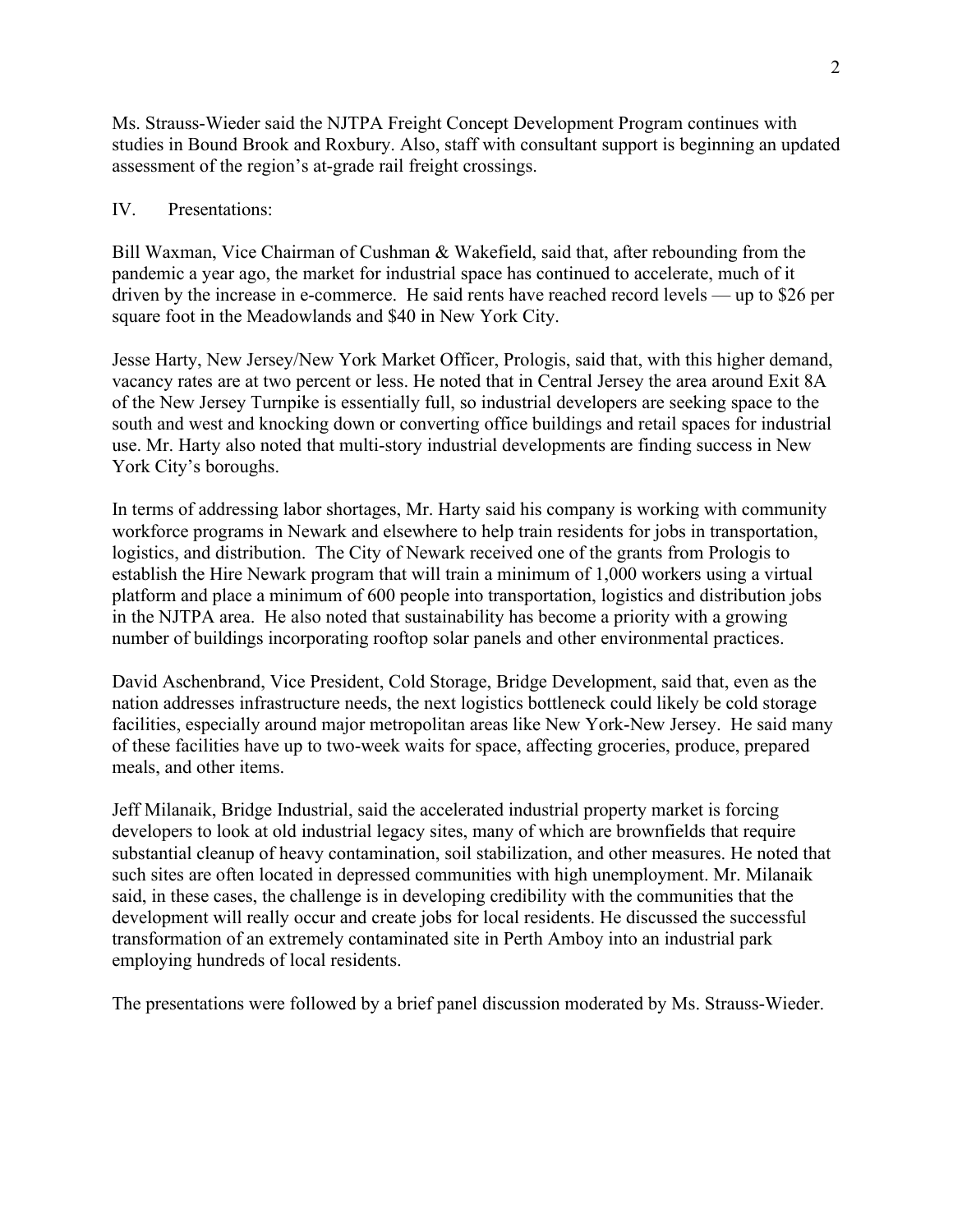V. Two-Minute Reports on Freight Activities from Committee Members

Jay Shuffield, PANYNJ, noted a small deviation from historic patterns in recent bridge and tunnel truck crossings. They have typically spiked in October in anticipation of the holidays and dropped back down in November. He said this year that pattern was less pronounced, and truck traffic was relatively flat from September to October with a small gain continuing into November.

Stephen Chiaramonte, NJDOT, said work on New Jersey's 2022 State Freight Rail Plan is underway. He said the State's Metropolitan Planning Organizations would participate in brainstorming session the following week to help set goals and objectives. Ms. Strauss-Wieder will represent the NJTPA at the session. Mr. Chiaramonte said NJDOT will be enlisting many key freight partners for input, particularly for the plan's economic and modal analyses. He said, on the rail side, a review of the NJDOT pandemic response playbook continues, and the agency appreciates the input provided by the Port Authority of New York & New Jersey, the NJTPA, and others.

Jeffry Nielsen, Governor's Authorities Unit, said the office continues to monitor and assess the COVID infection rate on a day-by-day basis. He commended the guest speakers on their informative presentations.

Doug Greenfeld, Middlesex County, announced an open Request for Proposals (RFP) for the Southern Middlesex County Freight study. He said the RFP can be downloaded from the Middlesex County procurement website.

## IV. Next meeting:

Commissioner Kenny announced that the next virtual meeting of the FIC is scheduled for Tuesday, February 22, 2022 at 1:00 p.m. and will feature the Annual Rail Freight Update.

## V. Adjournment

At 2:40 p.m. a motion to adjourn was made by Union County, seconded by Morris County, and carried unanimously.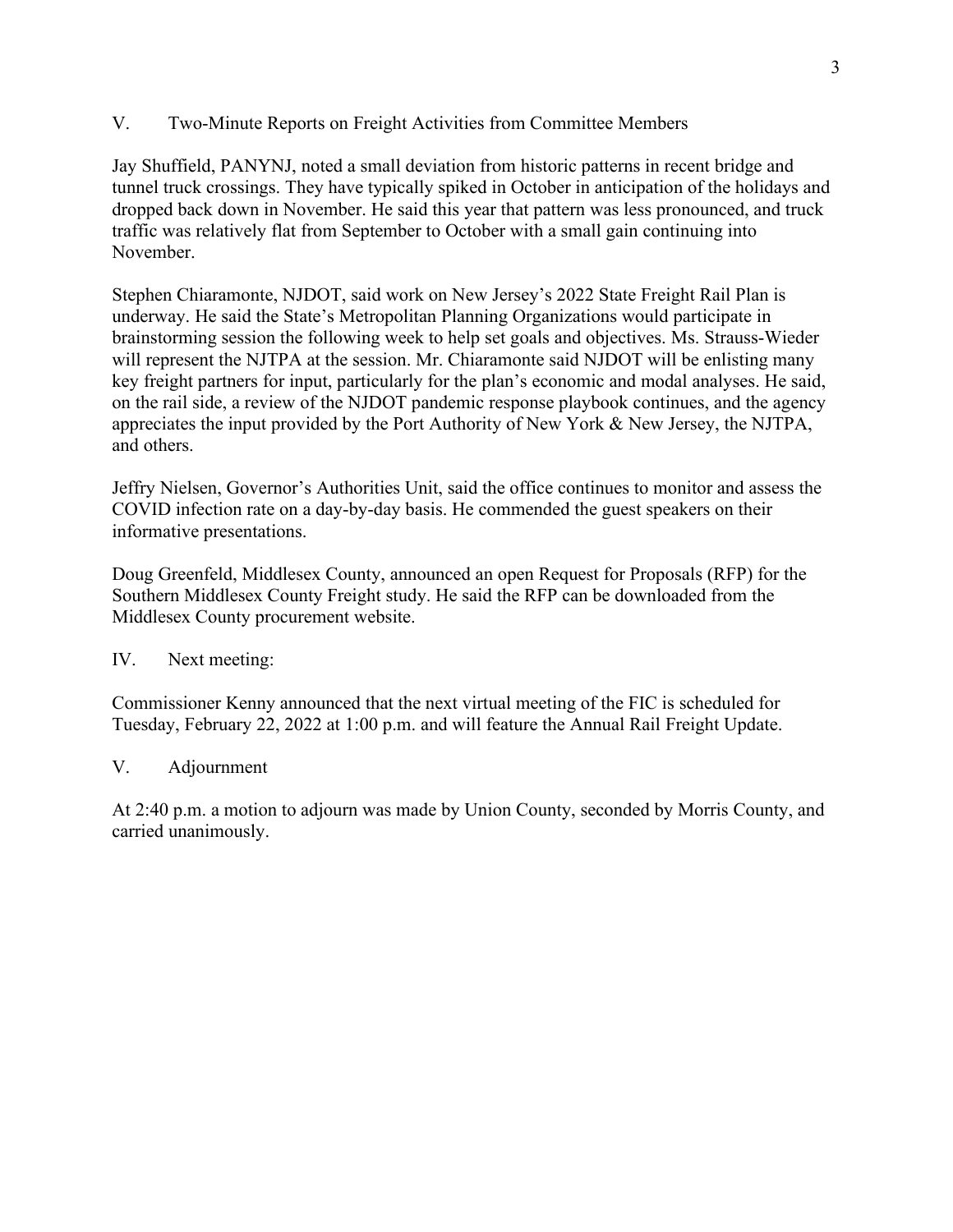# **Freight Initiatives Committee ATTENDANCE December 13, 2021**

| <b>VOTING MEMBERS</b>      |                             |  |
|----------------------------|-----------------------------|--|
| Hon. Charles Kenny (Chair) | Middlesex County            |  |
| Hon. Chris Carney          | <b>Sussex County</b>        |  |
| Hon. Bette Jane Kowalski   | <b>Union County</b>         |  |
| <b>Byron Nicholas</b>      | <b>Hudson County</b>        |  |
| John Hayes                 | Morris County               |  |
| <b>Trevor Howard</b>       | City of Newark              |  |
| Mark Jehnke                | <b>Ocean County</b>         |  |
| Ken Wedeen                 | <b>Somerset County</b>      |  |
| Jeffry Nielsen             | Governor's Authorities Unit |  |
| Genevieve Clifton          | <b>NJDOT</b>                |  |
| Alan Kearns                | <b>NJ TRANSIT</b>           |  |
| Jay Shuffield              | <b>PANYNJ</b>               |  |
| Jared Rodriguez            | Citizens' Representative    |  |
| <b>Other Attendees</b>     |                             |  |
| Chris Helms                | <b>Bergen County</b>        |  |
| Dave Aschenbrand           | <b>Bridge Industrial</b>    |  |
| Katharine Kirk             | Camsys                      |  |
| <b>Hugh Morley</b>         | <b>CEUSNJ</b>               |  |
| Jared Rodriguez            | Citizens' Representative    |  |
| Cara Radzins               | <b>CRCOG</b>                |  |
| Robert Aloise              | <b>CRCOG</b>                |  |
| Jeff Milanaik              | Crown Point Group           |  |
| <b>Bill Waxman</b>         | Cushman & Wakefield         |  |
| <b>Jack Kanarek</b>        | Dewberry                    |  |
| Reema Loutan               | <b>EPA</b>                  |  |
| Dan Mulligan               | <b>Global Terminals</b>     |  |
| Robert Werkmeister         | <b>GPI</b>                  |  |
| Sherry Bauer-Stephan       | Hahlsen                     |  |
| Matthew Van Hattem         | HDR Inc.                    |  |
| Paul Bingham               | <b>HIS Markit</b>           |  |
| Tom Malavasi               | Hudson County               |  |
| Paul Carafides             | <b>LVPC</b>                 |  |
| <b>Alison Felix</b>        | <b>MAPC</b>                 |  |
| <b>Travis Pollack</b>      | <b>MAPC</b> Boston          |  |
| Denise Nickel              | Middlesex County            |  |
| Michael Dannemiller        | Middlesex County            |  |
| Doug Greenfeld             | Middlesex County            |  |
| Doug Greenfeld             | Middlesex County            |  |
| Dede Murray                | Morris County               |  |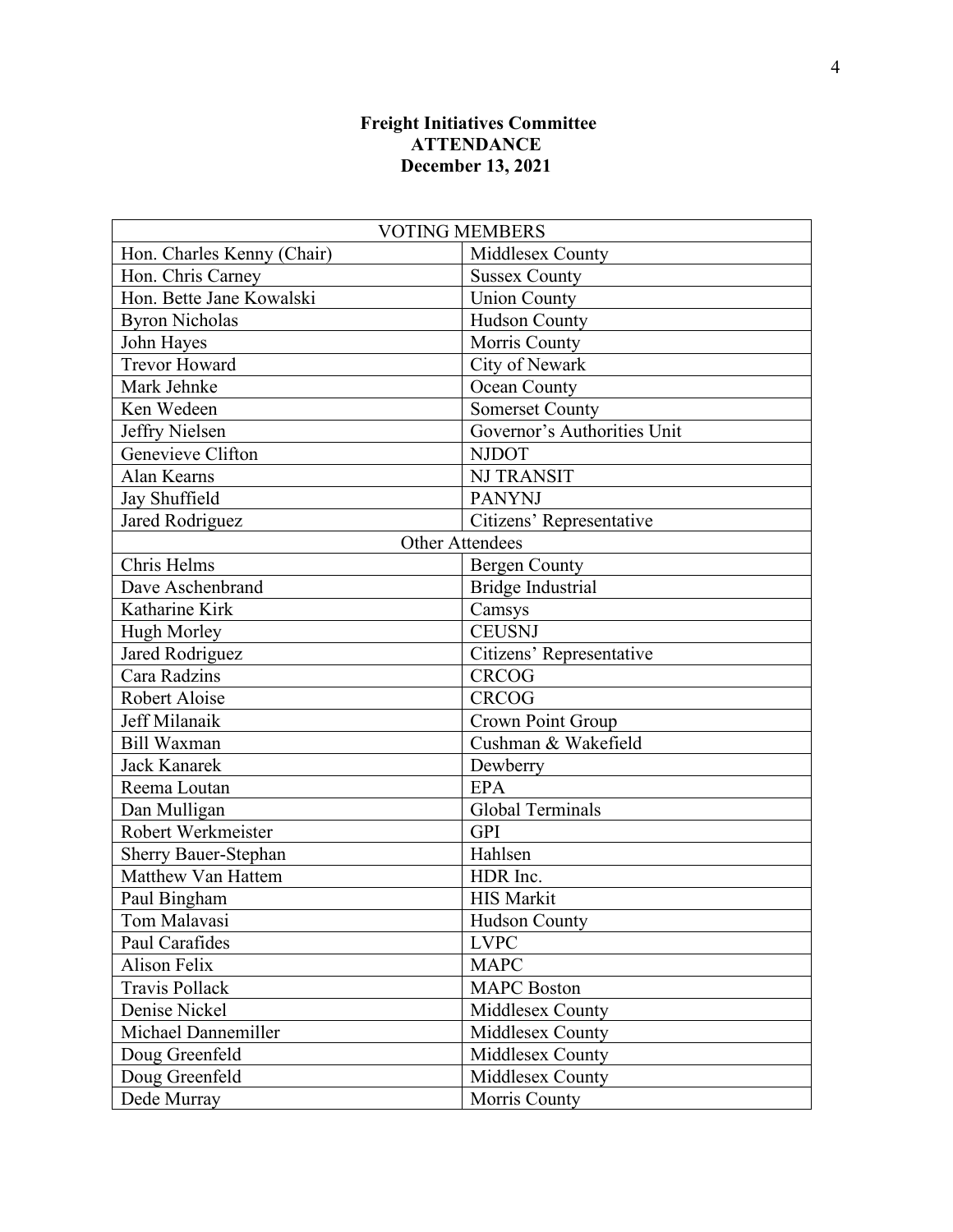| Tim Evans                | New Jersey Future      |
|--------------------------|------------------------|
| <b>Trevor Howard</b>     | Newark                 |
| Adam DiSarro             | <b>NJ TRANSIT</b>      |
| Louis Millan             | <b>NJ TRANSIT</b>      |
| Lou Millan               | <b>NJ TRANSIT</b>      |
| Kevin Ellis              | <b>NJCOG</b>           |
| Andrew Ludasi            | <b>NJDOT</b>           |
| Stephen Chiaramonte      | <b>NJDOT</b>           |
| Genevieve Clifton        | <b>NJDOT</b>           |
| Stephen Chiaramonte      | <b>NJDOT</b>           |
| Anne Strauss-Wieder      | <b>NJTPA</b>           |
| Jakub Rowinski           | <b>NJTPA</b>           |
| Jeffrey Perlman          | <b>NJTPA</b>           |
| Eve Chamberlain          | <b>NJTPA</b>           |
| Dave Behrend             | <b>NJTPA</b>           |
| Mary Ameen               | <b>NJTPA</b>           |
| <b>Ted Ritter</b>        | <b>NJTPA</b>           |
| <b>Beverly Morris</b>    | <b>NJTPA</b>           |
| Mark Solof               | <b>NJTPA</b>           |
| Rick Cippoletti          | <b>NJTPA</b>           |
| Gabrielle Fausel         | <b>NJTPA</b>           |
| Melissa Hayes            | <b>NJTPA</b>           |
| Keith Hamas              | <b>NJTPA</b>           |
| Elizabeth Johnson        | <b>NJTPA</b>           |
| <b>Rick Crawford</b>     | Norfolk Southern       |
| Rich Donovan             | <b>NVCOGCT</b>         |
| Leslie Fordjour          | <b>NYMTC</b>           |
| Yevgeniy Galinki         | <b>NYMTC</b>           |
| Amanda Valdes            | <b>PANYNJ</b>          |
| Sal Presti               | Passaic County         |
| Michael Lysicatos        | Passaic County         |
| <b>Jesse Harty</b>       | Prologis               |
| Liza Betz                | <b>Somerset County</b> |
| Tom Drabic               | <b>Sussex County</b>   |
| Matthew Dolly            | Transwestern           |
| Syd Chan                 | <b>VHB</b>             |
| <b>Todd Fontanella</b>   | Westcog                |
| Joe Bryan                | <b>WSP</b>             |
| Josh Eichen              |                        |
| Barbara Morford          |                        |
| Jim Coyle                |                        |
| <b>Blair Wegescheide</b> |                        |
| Andrew Lappitt           |                        |
| Dr. Jobi Odeneye         |                        |
| Elizabeth Langmaid       |                        |